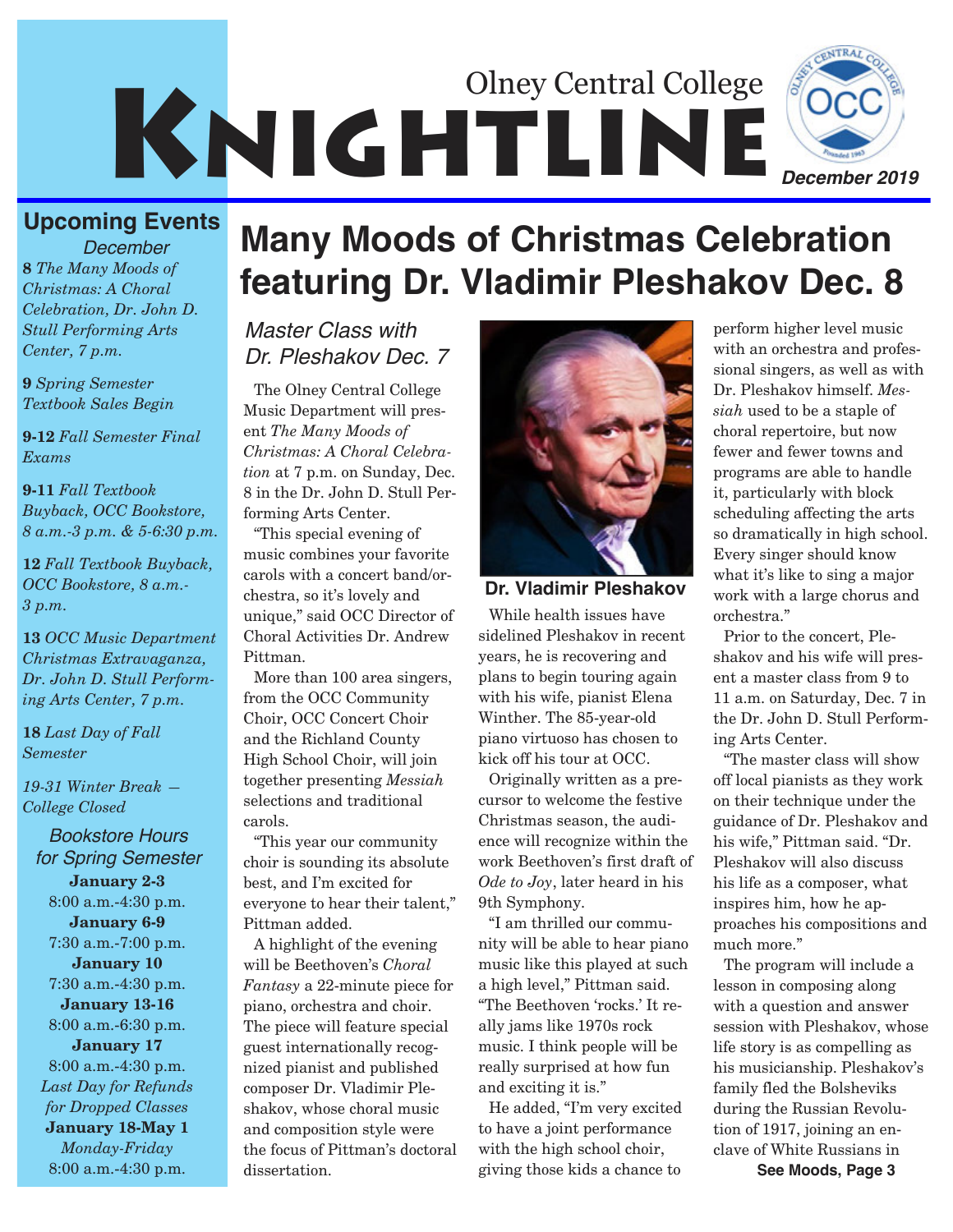# **Henton preparing for Drone Technology Program's startup**

Morgan Henton has joined Olney Central College as the Drone Technology Specialist for the Illinois Eastern Community Colleges Title III Block Grant.

The Title III program is supported in part by a five-year grant awarded to Olney Central College from the U.S. Department of Education effective October 1, 2018. The estimated total cost for all project activities is \$2,506,775 financed by the grant award of \$2,249,968 (90%) and \$256,807 (10%) by Olney Central College. Initiatives at OCC include implementing a new Drone Technology Program.

"I'm looking forward to sharing my passion with the students," said Henton, who has held a commercial drone license since 2016. "Drone technology is one of the fastest growing industries. It is constantly ex-



**Morgan Henton has joined Olney Central College as the Drone Technology Specialist for the Illinois Eastern Community Colleges Title III Block Grant.** 

panding with new applications. I want to show the students that not only can it be fun to fly, but it can prepare them for a career in a fast-paced developing field."

Today drones are routinely used by fire departments and law enforcement agencies conducting search and rescue missions, utility companies inspecting infrastructure, and construction and engineering firms. Locally, the biggest user for drones is the agricultural industry, where they are incorporated into precision growing operations.

Henton has extensive experience working with drones having utilized them for his video production company.

Since assuming his new post, Henton has been busy developing the Drone Technology curriculum. The program, which will begin in August, will include both a certificate and a two-year associate's degree.

"I think it's exciting narrowing down the classes so we offer what is most useful to our students," Henton said. "I want them learning and using the equipment they will need in the field. We want classes that are meeting the industry needs. This degree and certificate will enable them to be qualified to fly a drone and those who complete the class will be pretty versatile."

While developing the program, Henton has researched drone programs at other institutions. He recently visited both Indiana State University in Terre Haute and Southeast Missouri State University in Cape Girardeau.

"We want to see what other programs are doing and make sure our program coincides with those," he added. "The goal we are working on is to ensure our students can easily transfer and complete their bachelor's degrees."

The Drone Technology Program will be located at the West Richland Center in Noble. Renovations on the classroom and lab space will get underway soon.

"I've been researching equipment for labs and trying to narrow down the focus of what we need," Henton said. "The drone industry is so large. Each area takes a different drone and camera system. I'm focusing on which will help prepare our students best. My goal is to have a variety of drones with a variety of uses."

Henton also plans to incorporate software that will enable students to analyze data collected from the drones.

"I'm looking to have internship classes where students can meet with local industry people who have uses for a drone," Henton added. "The student would meet with the client, determine what the needs are, problem solve and complete the job."

Henton attended OCC and transferred to Southern Illinois University in Carbondale where he earned a bachelor's degree in agribusiness economics. He worked in agriculture sales for eight years. Henton currently serves on the Richland County Board, is Vice President of the Parks and Recreation Board and is a member of the Richland County Development Corporation and the Richland County FFA Alumni.

To learn more about the Drone Technology Program, contact Henton at 618-393-3566 or send an email to hentonm@iecc.edu.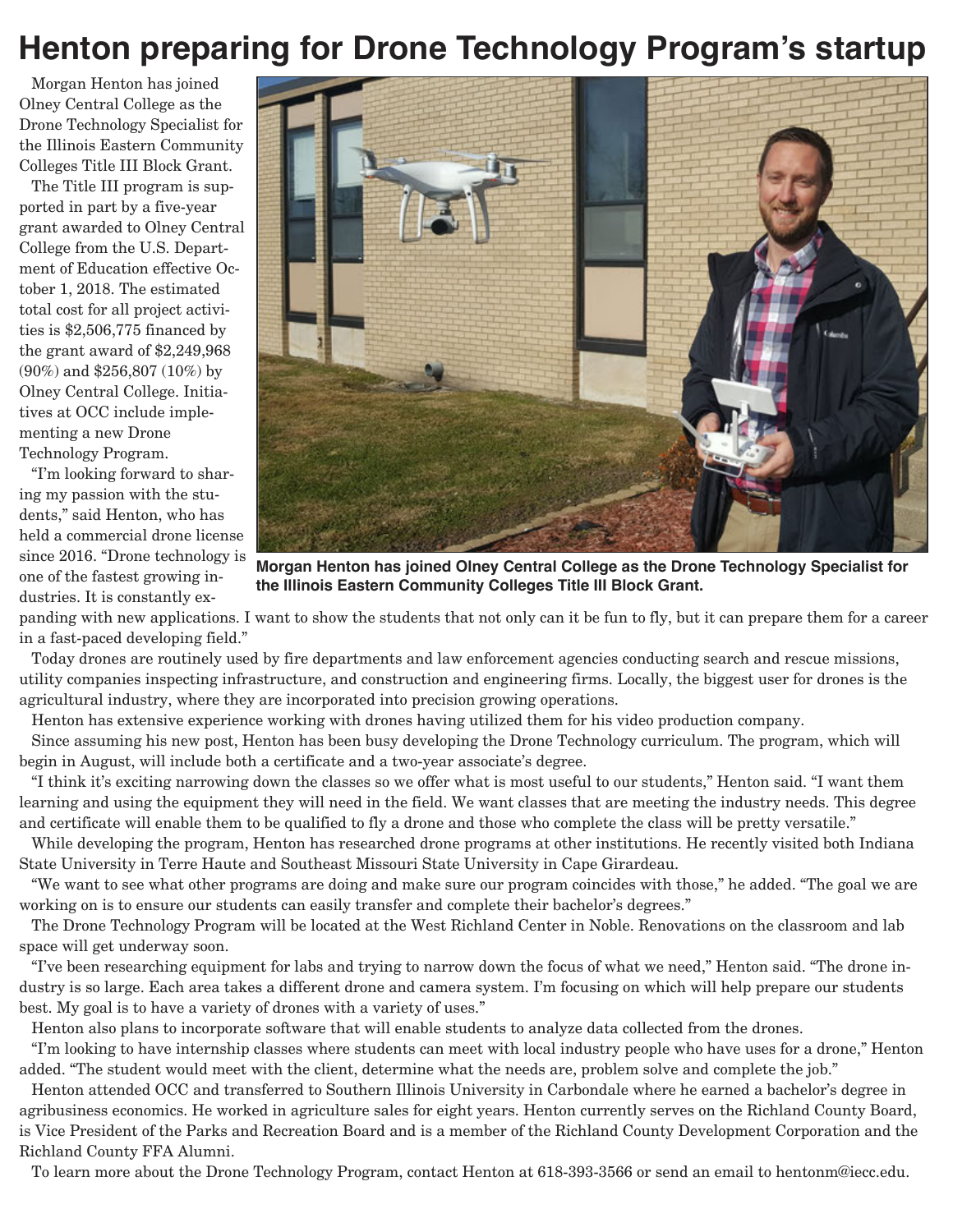# **SIU-E officials visit OCC to discuss new nursing initiatives**

Officials from Southern Illinois University at Edwardsville, including Chancellor Randall G. Pembrook, recently visited Olney Central College to discuss new opportunities available to graduates of the OCC/Illinois Eastern Community Colleges Nursing Program.

"We had a good conversation about their bachelors and graduate degree programs," said OCC President Rodney Ranes. "The university is expanding its programs in the healthcare area. We talked about the new nursing initiatives at SIU-E and scholarship opportunities available for our graduates. We also discussed student needs in our area."

Also attending the meeting, from the IECC District were Interim CEO Marilyn Holt and Associate Dean of Nursing and Allied Health Dr. Theresa Marcotte. Other SIU-E representatives included Dean of Nursing Dr. Laura Bernaix and Associate Dean for Academic Programs and Community/Global Partnerships Dr. Roberta Harrison.



**Officials from Southern Illinois University at Edwardsville visited OCC last month to discuss new opportunities for graduates of the OCC/IECC Nursing Program. Pictured, from left, are SIU-E Chancellor Randall G. Pembrook, IECC Interim CEO Marilyn Holt, Associate Dean of Nursing and Allied Heath Dr. Theresa Marcotte, Dean for Academic Programs and Community/Global Partnerships SIU-E School of Nursing Dr. Roberta Harrison, SIU-E Dean of Nursing Dr. Laura Bernaix and OCC President Rodney Ranes.**





## **OCC Welding Club attends Fabtech in Chicago**

OCC's Welding Club traveled to Chicago Nov. 12- 13 to attend Fabtech, the biggest metal forming and welding show in the United States.

"It was a great learning experience for the students," said Instructor Curtis Marshall. "They were able to see the latest developments in welding, thermal cutting, waterjet technology, metal forming, stamping and finishing."

**Moods** *Continued from Page 1*

### China.

The group, who became known as the "White Russians of Shanghai," retained

their religious and cultural practices, which were virtually wiped out in their homeland under Soviet control. When the Communists came to power in China, Pleshakov and his family uprooted again, this time relocating to Australia, where he began his career, shortly before moving to California.

Both the concert and master class are free and open to the public.